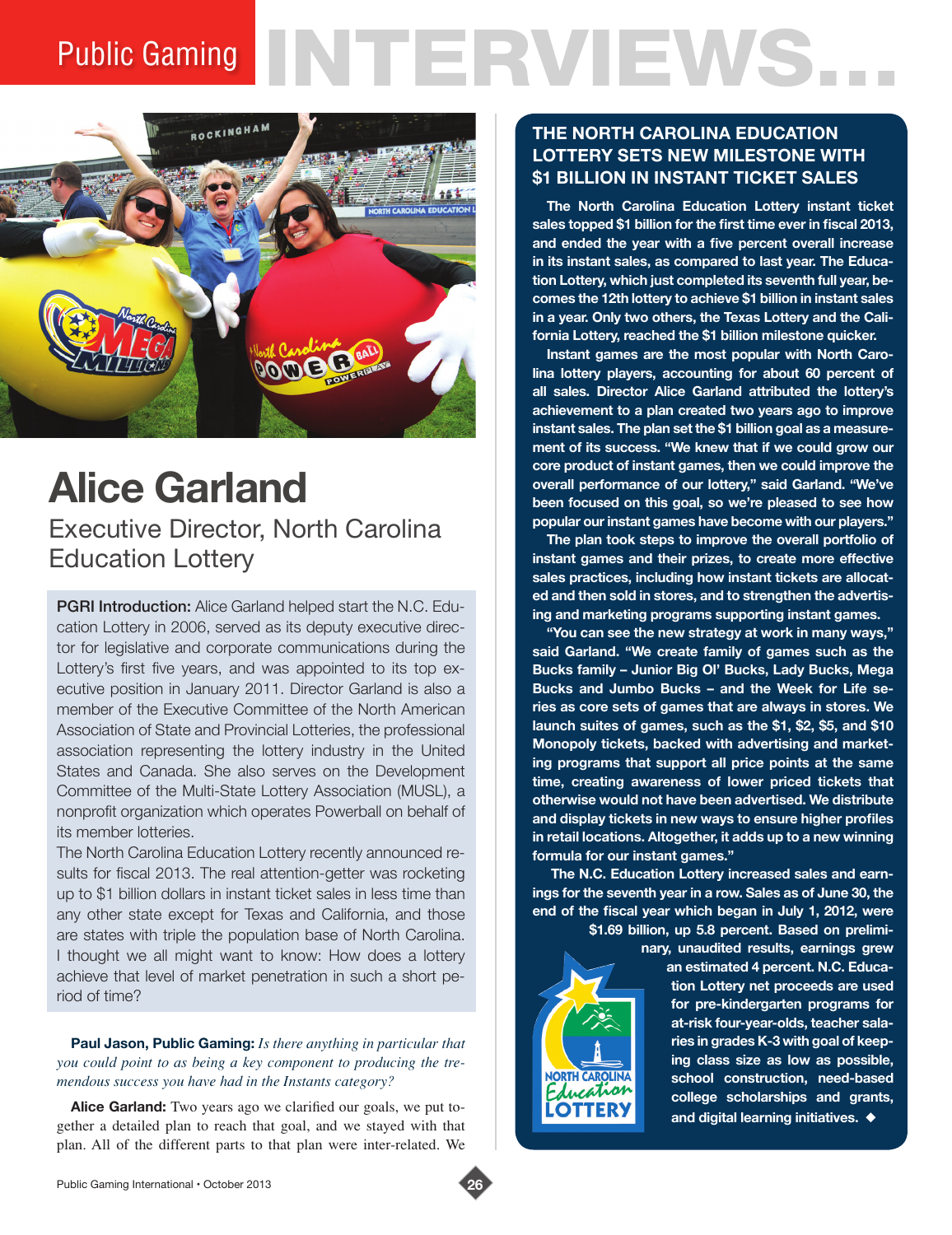committed to a disciplined approach and to stick with the core building blocks of the plan even when some part was not working as well as we had projected. Too, it was largely a "failure is not an option" attitude that drove us to make it all work.

Lastly, it took tremendous teamwork within this organization to reach that \$1 billion goal. Virtually every department was fully engaged in the process. The game design group, sales, marketing, advertising all worked hand-in-hand to make this happen. And we couldn't have succeeded without the planning and implementation support of our commercial partners GTECH and Scientific Games. They both played an instrumental role in helping us to reach \$1billion in instant ticket sales.

#### *The Instant ticket plan must have become the cornerstone of your overall strategy when you were appointed to the top executive position back in 2011?*

**A. Garland:** I was acting director prior to being appointed director, so I really started in the summer of 2010. It wasn't just me alone who decided to focus on Instants. Most of our management team were of the same opinion that the instant product had great potential and really needed more focus. We had a lot of internal discussions that included our vendors and we all thought that \$1 billion was do-able and we just needed to figure out how to get there.

*It is interesting the way you just described how you stuck with the plan. I would think it would be challenging to stick with a plan when circumstances can change so much. Don't we need to be flexible and allow for dynamic evolution and updating and be able to modify the plan as new information and market feedback comes in?* 

**A. Garland:** That's true. You do need to be flexible, and the plan needs to enable updating and tweaking as new pathways to optimization are revealed along the way. But we committed to staying true to the core building blocks, to be sure that any changes did not compromise those core values and building blocks, and to even pass on opportunities to exploit short-term potential that did not integrate perfectly with our longterm plan.

*The portfolio of Instants includes over fifty games. The goal is to optimize overall performance. It would seem that overall performance could be measured as the sum total of each of the games. In that sense, you could assess the performance of each indi-*

#### *vidual game, and allocate more resources towards those that perform well and less towards those that don't.*

**A. Garland:** You could do that, but that's not what we did. One of the core building blocks of the plan was to avoid falling into the trap of looking at the individual games in isolation from each other. We think of the entire category as a Family of Games, managing the games as a product category. While the performance of everything in this business is measured from a variety of angles, the assessment of how each game contributes to our goals is never done in isolation from everything else. The focus is on the entire category as a whole, and how the games complement each other, mutually reinforce each other, and work synergistically to produce an overall result that is greater than the sum of the individual parts.

An example of synergy and optimization would be the \$5 crossword game we implemented to move into the extended-play market. We knew that a \$5 crossword was not going to be one of our better performing \$5 games. But we thought that it provided a great way to add variety to the portfolio of games and gave an option to the players who were playing the \$3 game. And we hoped that providing a \$5 option would create more appeal for the group of crossword games. So even though the \$5 game was not a top performer itself, we felt that the addition of the \$5 game contributed to the overall result of a 29% increase in average weekly sales for our crossword category. That is a good example of why our plan was to focus more on the product line as opposed to being worried about how well an individual game was going to do.

Our promotional campaigns were also organized around the Family of Games concept. What that meant is that we probably sacrificed a little bit in terms of individual game performance by not boosting the exposure of the hottest current game. But it meant that we were able to use advertisements to promote the entire Family instead of just one game. That's important because our advertising budget is limited.

#### *So the \$5 crossword would not have made the cut if it were not part of a bigger plan to evolve and grow the whole category?*

**A. Garland:** Correct. Too, a part of the general plan was to introduce the players to new price points, give the \$3 player the option to buy a \$5 ticket, and the \$5 player to buy a \$10 ticket, and so on. But it's important to provide a low entry-level price point

option for the new player.

#### *What are some of the basic executional aspects that can make a big difference to the sales results?*

**A. Garland:** We refined how we did our initial allocation games to the retailers, taking a much more customized approach to the initial allocation. That helped us accomplish two things. First, it kept the retailer from running out of stock on any of the new games in the first two weeks of a launch. Second, we avoided over-stocking the retailer with too many packs that would end up as stale inventory in their stores. Customizing that initial allocation has really gotten to a science where stores are getting just the right amount of initial inventory.

We also began to provide what we call 'dispenser inserts' which are the cards that capture the face of the ticket, but it's the size that fits the front of the dispenser. These dispenser inserts make it much, much easier for a player to walk in, look at the dispensers, and see exactly what games are being offered. And then finally we really have gotten better about developing a planogram for each dispenser unit size. Some are 12, some are 20, some are 26, et cetera. We revise that planogram each time we're having a game launch. That enables our players to walk into any store and quickly and easily find the games they want.

*Our partners on the commercial side of the business always emphasize how a focus on basic execution can make a much bigger difference to sales results than trying to create the next blockbuster game. The notion that retail stores would not always have the right inventory would seem to me to be a low-hanging fruit problem to solve.* 

**A. Garland:** Absolutely. That is especially true with the core games, which now constitute 35% of our sales. The players need to be able walk into a store, look at the dispenser case, and see within a second where their favorite game is. And a ticket from their favorite game needs to be there.

#### *It sounds like you're trying to increase the percentage of core games as opposed to non-core games.*

**A. Garland:** Core games are what keep the players coming back. Let's say we have a new game that indexes at 150, which is obviously extremely good. The gut reaction might be to run the game again. But there's no guarantee that the reprint is going to continue to index at 150. The main thing is to maintain continuity to the core